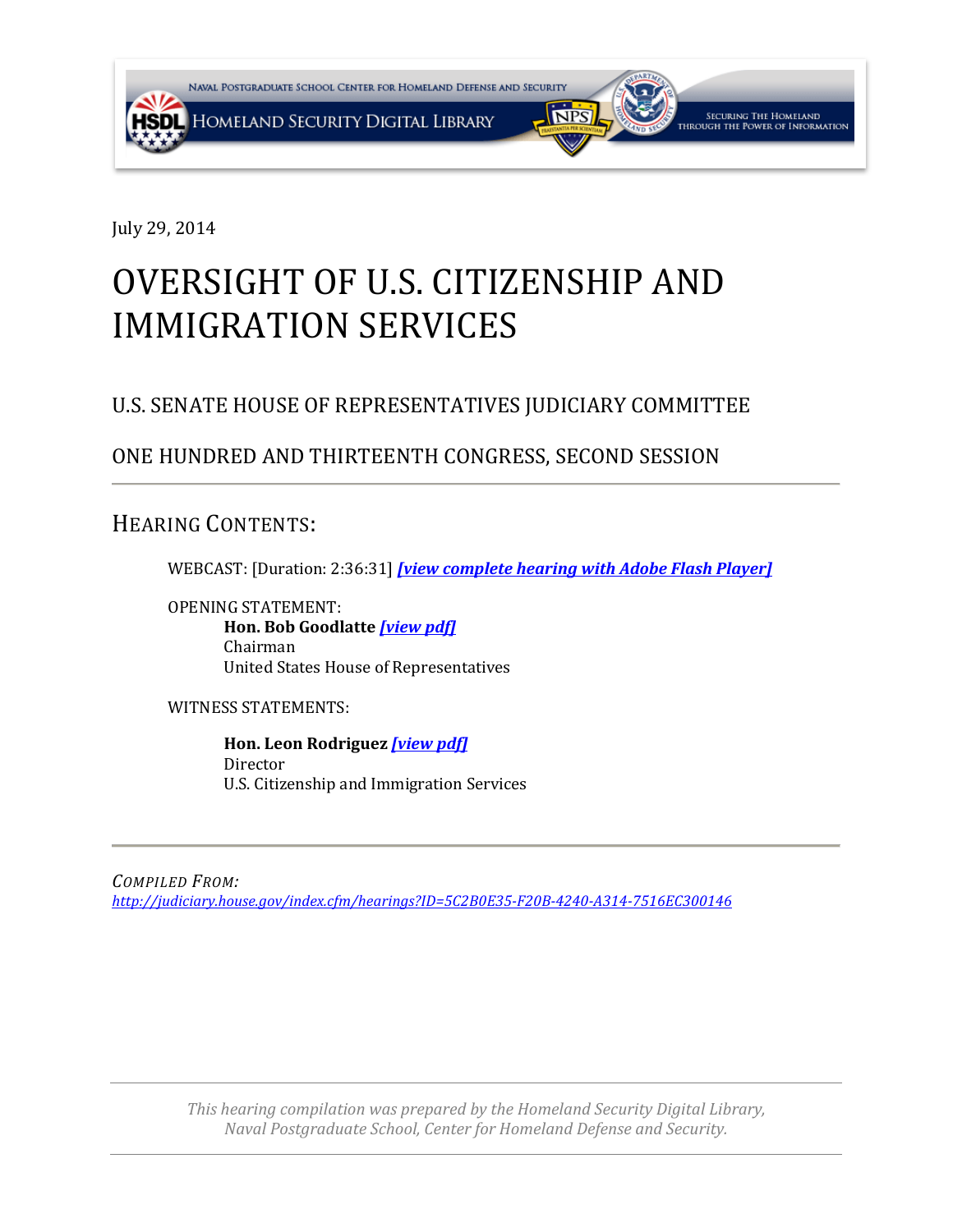<span id="page-1-0"></span>*[Jul](http://judiciary.house.gov/index.cfm/2014/7/hearing-oversight-of-u-s-citizenship-and-immigration-services) [29](http://judiciary.house.gov/index.cfm/2014/7/hearing-oversight-of-u-s-citizenship-and-immigration-services) [2014](http://judiciary.house.gov/index.cfm/2014/7/hearing-oversight-of-u-s-citizenship-and-immigration-services)*

#### *[HEARING: OVERSIGHT OF U.S. CITIZENSHIP AND](http://judiciary.house.gov/index.cfm/hearings?ID=5C2B0E35-F20B-4240-A314-7516EC300146) [IMMIGRATION SERVICES](http://judiciary.house.gov/index.cfm/hearings?ID=5C2B0E35-F20B-4240-A314-7516EC300146)*

*[2141](http://judiciary.house.gov/index.cfm/2014/7/hearing-oversight-of-u-s-citizenship-and-immigration-services) [Rayburn House Office Building](http://judiciary.house.gov/index.cfm/2014/7/hearing-oversight-of-u-s-citizenship-and-immigration-services)*

*[THE HONORABLE BOB GOODLATTE](http://judiciary.house.gov/index.cfm/2014/7/hearing-oversight-of-u-s-citizenship-and-immigration-services)*

*[Chairman Goodlatte:](http://judiciary.house.gov/index.cfm/2014/7/hearing-oversight-of-u-s-citizenship-and-immigration-services) [Welcome to the House Judiciary Committee, Director Rodriguez. I understand that this is your](http://judiciary.house.gov/index.cfm/2014/7/hearing-oversight-of-u-s-citizenship-and-immigration-services) [first time testifying in front of Congress as the Director of U.S. Citizenship and Immigration Services \(USCIS\).](http://judiciary.house.gov/index.cfm/2014/7/hearing-oversight-of-u-s-citizenship-and-immigration-services)*

*Comes at a time when Americans are feeling the repercussions of the illegal immigration crisis on the [southwest U.S. border. Of course if President Obama took seriously his duty to secure the U.S. border and enforce laws](http://judiciary.house.gov/index.cfm/2014/7/hearing-oversight-of-u-s-citizenship-and-immigration-services) [against illegal immigration, there would be no such crisis.](http://judiciary.house.gov/index.cfm/2014/7/hearing-oversight-of-u-s-citizenship-and-immigration-services)*

*[U.S. Customs and Border Protection is the DHS agency getting most of the attention during this southwest border](http://judiciary.house.gov/index.cfm/2014/7/hearing-oversight-of-u-s-citizenship-and-immigration-services) [crisis. But there is no doubt that policies implemented at USCIS are a major source of the problem.](http://judiciary.house.gov/index.cfm/2014/7/hearing-oversight-of-u-s-citizenship-and-immigration-services)*

*[And by that I mean policies such as Deferred Action for Childhood Arrivals \(DACA\), a rubber-stamping of credible fear](http://judiciary.house.gov/index.cfm/2014/7/hearing-oversight-of-u-s-citizenship-and-immigration-services) [of persecution claims, and even higher asylum grant rates by USCIS officers.](http://judiciary.house.gov/index.cfm/2014/7/hearing-oversight-of-u-s-citizenship-and-immigration-services)*

*[DACA is a major reason for the influx of illegal immigrants to the United States. And discussion of the program is](http://judiciary.house.gov/index.cfm/2014/7/hearing-oversight-of-u-s-citizenship-and-immigration-services) [pertinent since USCIS recently announced the method by which the renewal of initial two year grants of DACA will be](http://judiciary.house.gov/index.cfm/2014/7/hearing-oversight-of-u-s-citizenship-and-immigration-services) [processed.](http://judiciary.house.gov/index.cfm/2014/7/hearing-oversight-of-u-s-citizenship-and-immigration-services)*

*[And along with that procedure, USCIS made changes to the original DACA guidelines and requirements, including](http://judiciary.house.gov/index.cfm/2014/7/hearing-oversight-of-u-s-citizenship-and-immigration-services) [gutting the education requirements.](http://judiciary.house.gov/index.cfm/2014/7/hearing-oversight-of-u-s-citizenship-and-immigration-services)*

*[I have previously expressed concern about the lack of any constitutional authority to implement DACA, the costs of the](http://judiciary.house.gov/index.cfm/2014/7/hearing-oversight-of-u-s-citizenship-and-immigration-services) [program, increased wait times for processing of legal immigration petitions directly resulting from DACA processing,](http://judiciary.house.gov/index.cfm/2014/7/hearing-oversight-of-u-s-citizenship-and-immigration-services) [and fraud in the program. Fraud is of paramount concern since an immigration system subject to rampant fraud is a](http://judiciary.house.gov/index.cfm/2014/7/hearing-oversight-of-u-s-citizenship-and-immigration-services) [national security risk.](http://judiciary.house.gov/index.cfm/2014/7/hearing-oversight-of-u-s-citizenship-and-immigration-services)*

*[So I was particularly astounded in May when USCIS added question and answer #21 to its existing DACA guidance. It](http://judiciary.house.gov/index.cfm/2014/7/hearing-oversight-of-u-s-citizenship-and-immigration-services) [is an absolute invitation for fraud in which USCIS virtually admits that it will not verify the validity of documents](http://judiciary.house.gov/index.cfm/2014/7/hearing-oversight-of-u-s-citizenship-and-immigration-services) [submitted by applicants as evidence of DACA eligibility.](http://judiciary.house.gov/index.cfm/2014/7/hearing-oversight-of-u-s-citizenship-and-immigration-services)*

*[I understand that when USCIS leadership was asked about question 21, congressional staff members were assured that](http://judiciary.house.gov/index.cfm/2014/7/hearing-oversight-of-u-s-citizenship-and-immigration-services) ["generally the majority of documents received are valid." But forgive me if such an assurance is not comforting –](http://judiciary.house.gov/index.cfm/2014/7/hearing-oversight-of-u-s-citizenship-and-immigration-services) [especially now that USCIS is broadcasting its lack of intention to even attempt validation.](http://judiciary.house.gov/index.cfm/2014/7/hearing-oversight-of-u-s-citizenship-and-immigration-services)*

*[USCIS processes over six million applications and petitions per year. I understand the magnitude of that responsibility.](http://judiciary.house.gov/index.cfm/2014/7/hearing-oversight-of-u-s-citizenship-and-immigration-services) [And the enormous volume of work should make anti-fraud measures all the more important.](http://judiciary.house.gov/index.cfm/2014/7/hearing-oversight-of-u-s-citizenship-and-immigration-services)*

*[Unfortunately, what we have been hearing for years from sources at USCIS, and even the USCIS Union, is the](http://judiciary.house.gov/index.cfm/2014/7/hearing-oversight-of-u-s-citizenship-and-immigration-services) [existence of a culture of "getting to yes" – unrelenting pressure on adjudicators to rubberstamp applications. And also](http://judiciary.house.gov/index.cfm/2014/7/hearing-oversight-of-u-s-citizenship-and-immigration-services) [of a culture where line adjudicators are routinely overridden when they deny applications or petitions.](http://judiciary.house.gov/index.cfm/2014/7/hearing-oversight-of-u-s-citizenship-and-immigration-services)*

*[There are documented instances of employees in leadership at USCIS taking control of applications or petitions that](http://judiciary.house.gov/index.cfm/2014/7/hearing-oversight-of-u-s-citizenship-and-immigration-services) [have been brought to their attention by immigration lawyers or other outside forces. And I understand that there are](http://judiciary.house.gov/index.cfm/2014/7/hearing-oversight-of-u-s-citizenship-and-immigration-services) [ongoing investigations of such illegitimate interference in the adjudication process.](http://judiciary.house.gov/index.cfm/2014/7/hearing-oversight-of-u-s-citizenship-and-immigration-services)*

*[The very notion that an application can be approved despite fraud on the part of the applicant, and that USCIS](http://judiciary.house.gov/index.cfm/2014/7/hearing-oversight-of-u-s-citizenship-and-immigration-services) [leadership will intervene if they get a call or email from an outside party interested in a certain visa application, is](http://judiciary.house.gov/index.cfm/2014/7/hearing-oversight-of-u-s-citizenship-and-immigration-services) [disturbing to say the least.](http://judiciary.house.gov/index.cfm/2014/7/hearing-oversight-of-u-s-citizenship-and-immigration-services)*

*[We know that the President has promised more administrative action to allow unlawful immigrants to remain in the](http://judiciary.house.gov/index.cfm/2014/7/hearing-oversight-of-u-s-citizenship-and-immigration-services) [United States and receive quasi-legal status and the right to work. In fact, some of the different tactics he may try to](http://judiciary.house.gov/index.cfm/2014/7/hearing-oversight-of-u-s-citizenship-and-immigration-services) [take were even outlined in a set of 2010 leaked USCIS memos regarding "Administrative Alternatives to Comprehensive](http://judiciary.house.gov/index.cfm/2014/7/hearing-oversight-of-u-s-citizenship-and-immigration-services) [Immigration Reform" and "Immigration Administrative Relief Options."](http://judiciary.house.gov/index.cfm/2014/7/hearing-oversight-of-u-s-citizenship-and-immigration-services)*

*[However, let's be clear – such policies of this Administration – including many implemented at USCIS - as well as](http://judiciary.house.gov/index.cfm/2014/7/hearing-oversight-of-u-s-citizenship-and-immigration-services) [promises about future administrative legalizations, continue to encourage unlawful immigrant parents to smuggle their](http://judiciary.house.gov/index.cfm/2014/7/hearing-oversight-of-u-s-citizenship-and-immigration-services) [children into the United States. These policies and promises are putting money directly into the pockets of human](http://judiciary.house.gov/index.cfm/2014/7/hearing-oversight-of-u-s-citizenship-and-immigration-services) [smuggling and drug cartels. And they are undermining the fundamental constitutional principles that Congress creates](http://judiciary.house.gov/index.cfm/2014/7/hearing-oversight-of-u-s-citizenship-and-immigration-services) [the laws and the President is bound to enforce them.](http://judiciary.house.gov/index.cfm/2014/7/hearing-oversight-of-u-s-citizenship-and-immigration-services)*

*[I am interested in hearing how under Director Rodriguez's leadership, USCIS will no longer contribute to this state of](http://judiciary.house.gov/index.cfm/2014/7/hearing-oversight-of-u-s-citizenship-and-immigration-services) [affairs.](http://judiciary.house.gov/index.cfm/2014/7/hearing-oversight-of-u-s-citizenship-and-immigration-services)*

*[I look forward to the Director's testimony.](http://judiciary.house.gov/index.cfm/2014/7/hearing-oversight-of-u-s-citizenship-and-immigration-services)*

*[Return to Hearing](http://judiciary.house.gov/index.cfm/hearings?id=5C2B0E35-F20B-4240-A314-7516EC300146)*

*[Permalink: http://judiciary.house.gov/index.cfm/2014/7/hearing-oversight-of-u-s-citizenship-and-immigration-services](http://judiciary.house.gov/index.cfm/2014/7/hearing-oversight-of-u-s-citizenship-and-immigration-services)*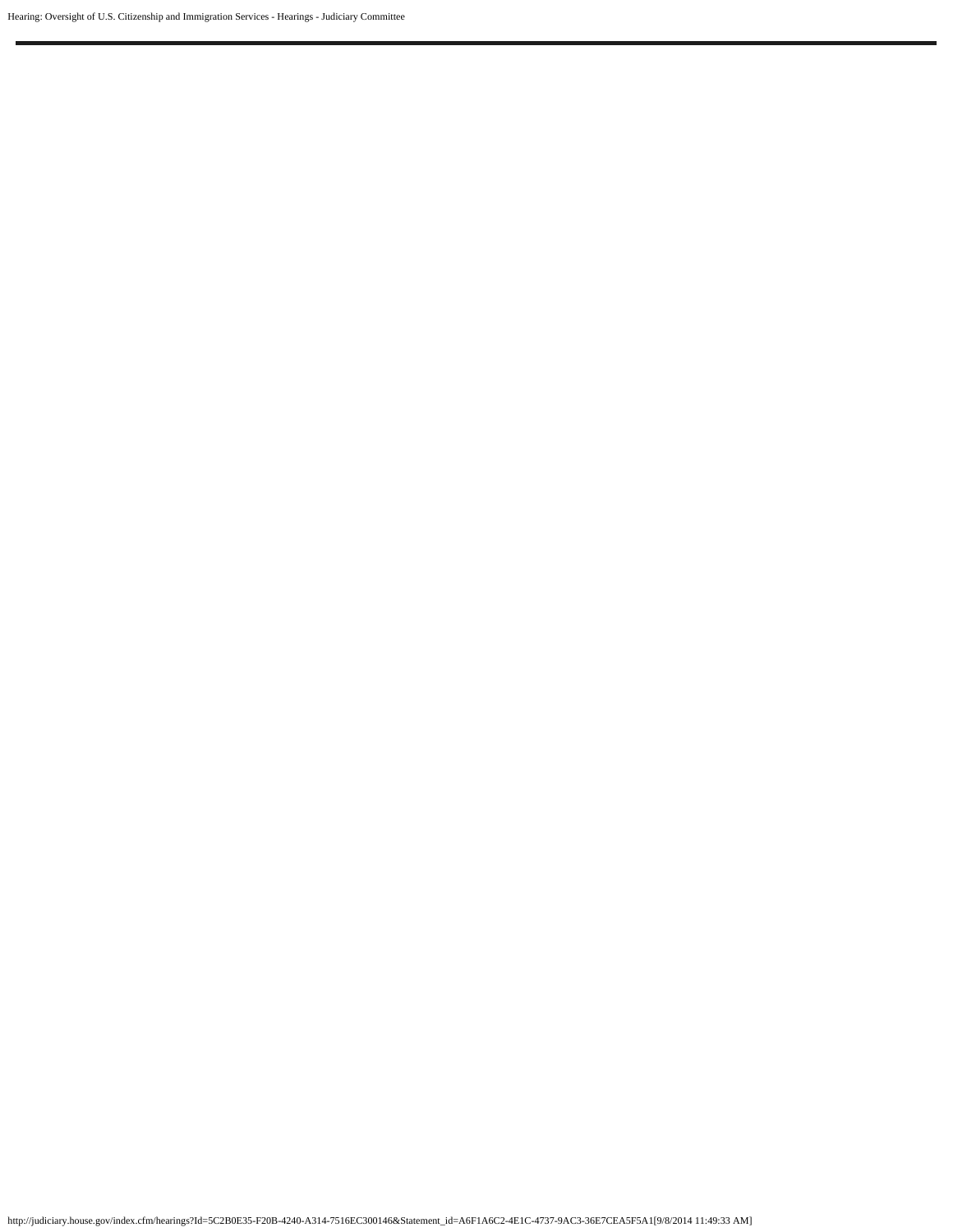<span id="page-3-0"></span>

U.S. Citizenship<br>and Immigration<br>Services

#### **WRITTEN TESTIMONY**

**OF**

## **LEON RODRIGUEZ DIRECTOR U.S. CITIZENSHIP AND IMMIGRATION SERVICES**

**FOR A HEARING ON**

## **"OVERSIGHT OF U.S. CITIZENSHIP AND IMMIGRATION SERVICES"**

**BEFORE THE HOUSE COMMITTEE ON THE JUDICIARY**

#### **JULY 29, 2014 10:00 AM 2141 RAYBURN HOUSE OFFICE BUILDING WASHINGTON, DC**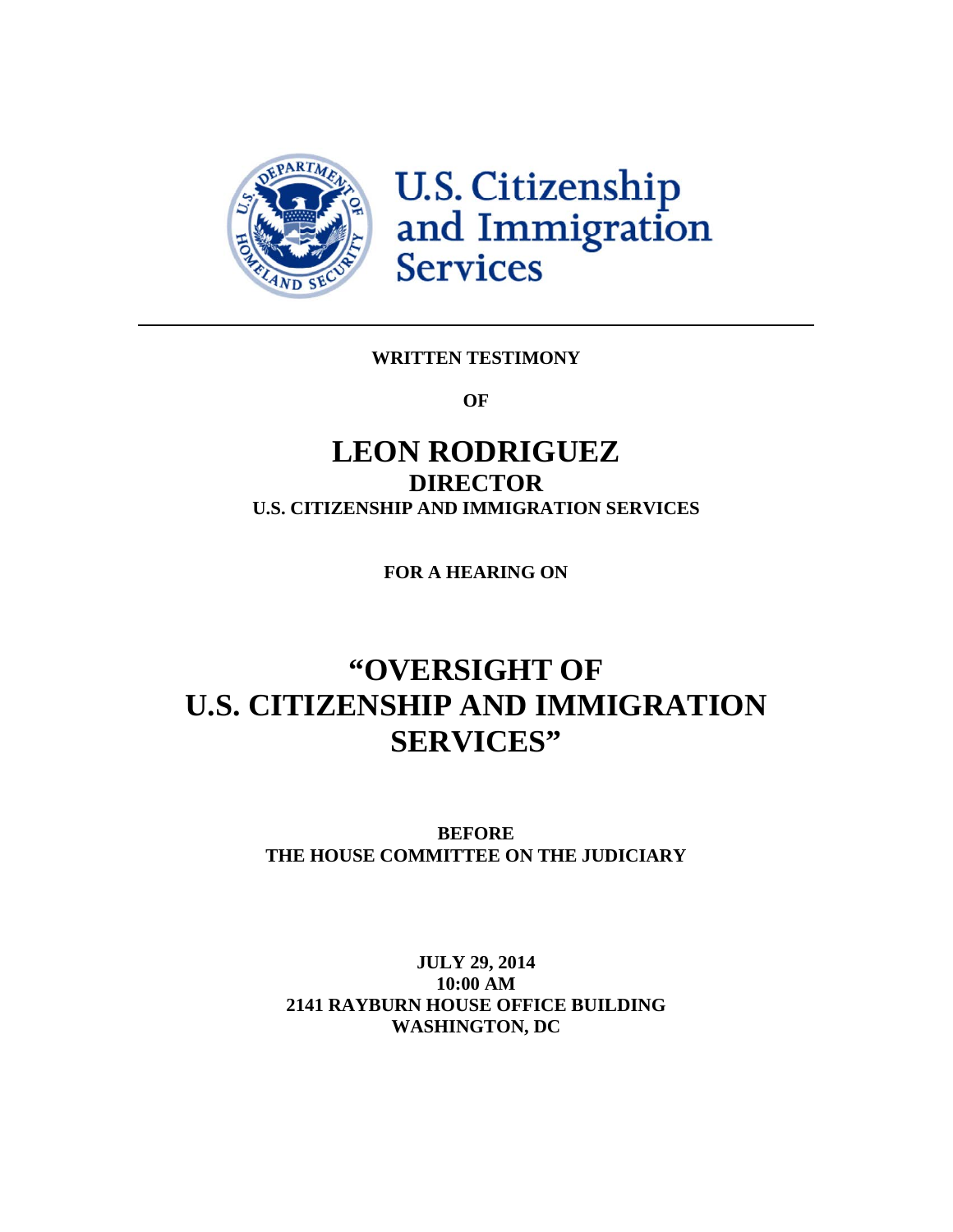Chairman Goodlatte, Ranking Member Conyers, and Members of the Committee, I am Leon Rodriguez, the new Director of U.S. Citizenship and Immigration Services (USCIS), and I appreciate the opportunity to appear before you today to testify about the state of USCIS and discuss several critical issues important to this Committee.

I am extremely grateful to the Members of this Committee for your continued strong interest in USCIS and its programs. Having just entered on duty as the Director of USCIS on July 9th, I look forward to the opportunity to meet with each of the members of this Committee personally and to learn more about your specific interests.

Even before taking the job, I was already keenly aware that USCIS' mission is an extremely challenging one. And I recognize, as each of you are already aware, just how critical it is that USCIS carry out that mission fairly and accurately. USCIS has a proud history of providing benefits to individuals from all over the world. These benefits support fundamental values and needs of our nation, be they economic, humanitarian, or in the public interest. USCIS delivers these benefits while being ever vigilant for those who seek to undermine the integrity of our immigration system—or worse—those who seek to do us physical or economic harm. USCIS is only able to accomplish its complex and vital mission through the efforts of its thousands of dedicated public servants who each day administer a complex immigration system fairly, firmly, and professionally. I look forward to becoming acquainted with as many of them as possible in the days ahead.

I understand the challenges in managing an effective and efficient immigration services organization, while delivering on the promise of our mission. I fully appreciate that our ability to overcome challenges and take full advantage of our potential requires close relationships with our partners, including Congress and this Committee, in particular.

I also take very seriously the trust that has been given me. It is of personal importance to me that our Agency embodies our core principles of transparency, integrity, consistency and efficiency. Doing so will ensure that we are effective stewards of the resources – appropriated and fee-based—we receive. It is personal to me, you see, for I was born in Brooklyn, New York to Cuban immigrants. My grandparents came to Cuba from Turkey and Poland, escaping anti-Semitism and oppression. In two generations, my family made not one, but two life-changing moves. Like many immigrants to this country, my parents hoped for a better future, not just for themselves, but for their children. Having devoted my life to public service, I hope that I not only met their expectations, but I am also giving back to the country that welcomed them. As a former trial attorney, county attorney, Assistant United States Attorney, a Deputy Assistant Attorney General of the Civil Rights Division within the Department of Justice, and as the former Director of the Health and Human Services Office for Civil Rights, I intend to draw on my background, as well as my heritage, to ensure that USCIS delivers the appropriate benefits to the right people while ensuring that benefits are denied to those who are ineligible.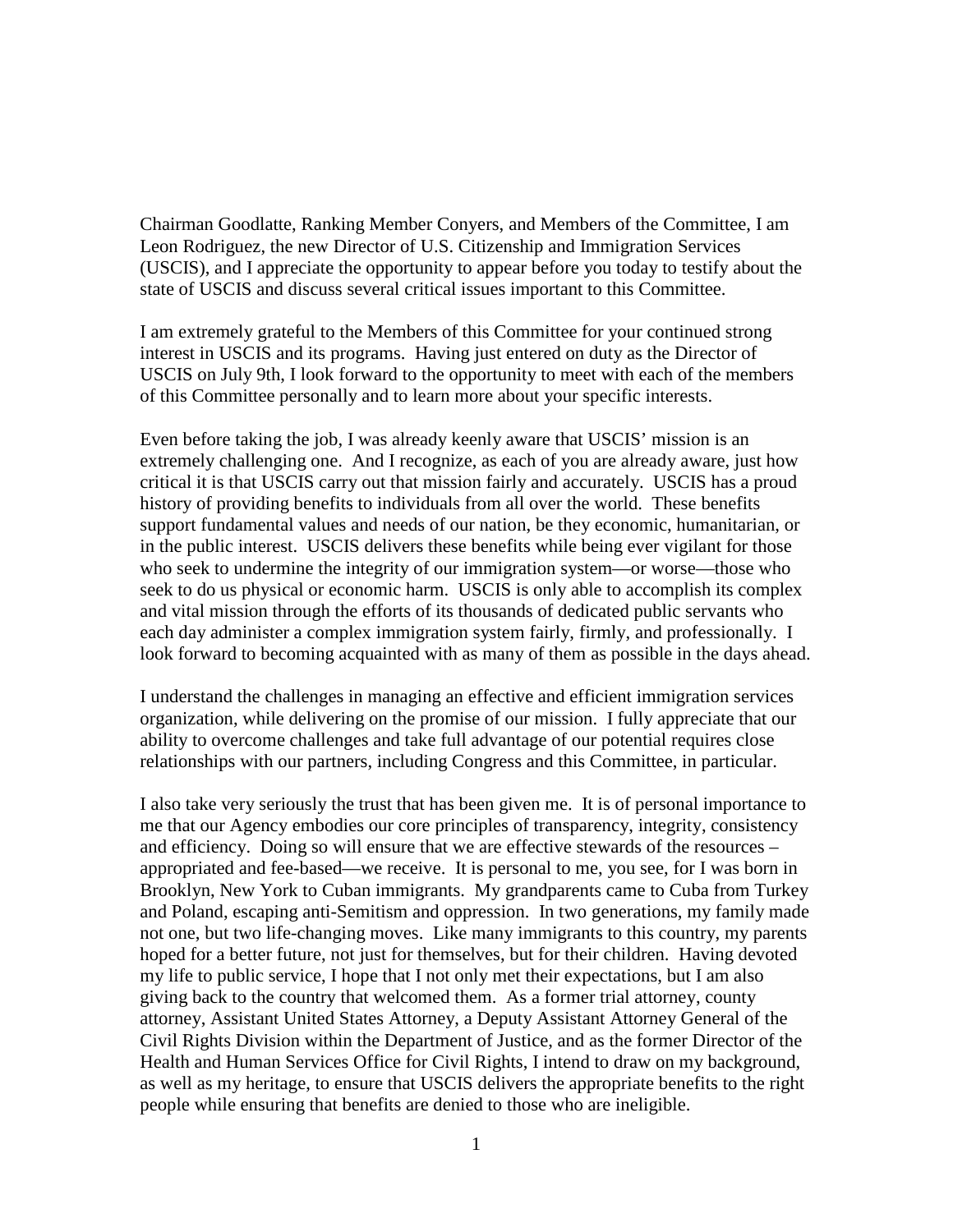#### **Management Priorities**

In my short time at USCIS, I have discussed priorities with the Agency's management team. I fully support ongoing efforts to make USCIS a world-class organization—with transparent policies and procedures. I have been impressed with the Agency's commitment to engagement with entities across the spectrum of our communities—from law enforcement and intelligence agencies and governmental organizations to immigration advocacy groups. The better we communicate with our stakeholders, the better we can provide the world-class service we should all expect.

Today, I would like to take this opportunity of my first appearance before you to provide an overview of key accomplishments and initiatives USCIS has undertaken and also give you an overview of some of the key challenges I believe we currently face. Each of the actions we are undertaking stems from our Agency's guiding principles of integrity, efficiency, consistency and transparency.

#### **USCIS.gov**

USCIS has implemented a vastly-improved website to improve the ability of USCIS customers to access the information and assistance they need. The redesigned USCIS.gov website and its parallel website for Spanish-speaking customers are even more customer-centric. The website provides customers with a "one-stop shop" for immigration services and information. Through the website, customers are now able to receive real-time information regarding their case status, obtain office-specific processing times, and opt to receive a text message when their status changes. The clarity of language has been improved, customer service tools have been made more accessible, and navigation through the website has been simplified. Each day, there are between 330 and 370 thousand visitors on the USCIS website, making it one of the most visited in the federal government.

#### **Promoting Citizenship**

As the primary government agency overseeing lawful immigration to the United States, USCIS is committed to promoting citizenship and its importance to society and raising awareness of citizenship rights and responsibilities among the permanent resident population. Our continued success as a nation of immigrants depends on the ability of lawful newcomers to permanently settle in communities and enjoy the rights and freedoms that define our nation. Naturalization is a critical milestone for immigrants in achieving full participation, gaining a sense of belonging, and receiving equality under the law.

To maximize the potential to reach the estimated 8.8 million permanent residents currently eligible to apply for citizenship but who have not yet done so, USCIS has entered into partnerships with cities to raise awareness. Starting first with a Letter of Agreement with the City of Los Angeles to promote citizenship awareness, education and civic participation, USCIS expanded on this model of municipal partnerships by signing Letters of Agreement with Chicago in 2013 and with Nashville in 2014. These mutually beneficial partnerships give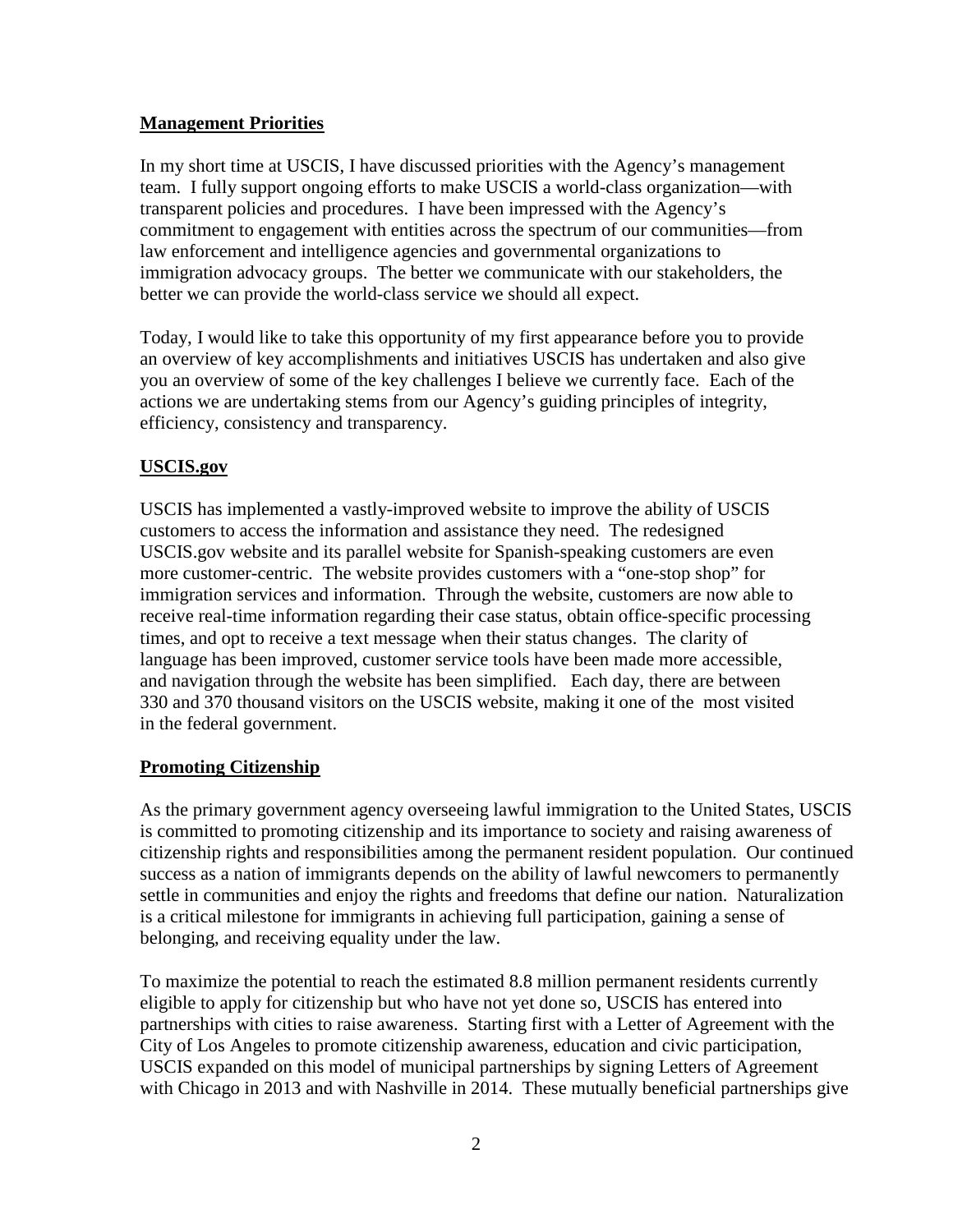USCIS new avenues to engage with immigrants and also help cities deliver much needed information and services to their residents. Such cooperation has also helped us identify opportunities for other local institutions, particularly public libraries, to serve as venues for disseminating resources and information. We formalized this engagement with libraries in 2013 through a Memorandum of Understanding with the federal Institute of Museum and Library Services. This partnership allows us to provide libraries with official immigration and naturalization information, along with ongoing training opportunities for local librarians.

In addition, the Citizenship and Integration Grant Program is a key component of USCIS' broader effort to build capacity in communities to prepare immigrants for citizenship. It is the only federally funded program that makes preparing permanent residents for naturalization its primary goal. Since October 2009, USCIS grant recipients have provided citizenship preparation services to more than 86,000 permanent residents in 33 states and the District of Columbia. Federal funding by itself cannot fully meet the citizenship preparation needs of those eligible to apply for naturalization, so our agency continues to train adult educators and volunteers on the skills needed to teach U.S. history, civics and the naturalization process to immigrant students. We recently reached a milestone of more than 10,000 participants in these trainings.

#### **Public Engagement**

Recognizing the need for transparency, we have emphasized communication and outreach through implementation of a robust and improved stakeholder engagement program. Our Office of Public Engagement works to ensure our external partners are included in the consideration of policy and process development, while also keeping our customers fully informed of USCIS issues and activities. The Office has held hundreds of collaboration sessions with the immigration stakeholder community on a wide variety of topics such as the redesign of the medical certification for disability exceptions form, the development of a new fee waiver form, Haitian TPS, and issues affecting vulnerable populations. Just as an example, on TPS for Haiti alone, the Office has coordinated over 156 engagements reaching more than 16,400 individuals. In FY2013, the Office of Public Engagement held over 230 engagements with our federal partners.

#### **Policy and Procedure Transparency**

From my long career upholding the law while protecting individuals' civil rights, I believe it imperative that USCIS maintains the highest standards of integrity. I understand how crucial the uniform application and interpretation of policies across USCIS is to our mission of providing the public with the highest possible level of service.

To enhance consistency and integrity, we are continually reviewing our policy and operational guidance documents to ensure that we apply the law consistently and appropriately in the delivery of immigration benefits. This ensures that USCIS is consistent in application of our policies and operational procedures across all our domestic and international offices, giving applicants and petitioners the chance to know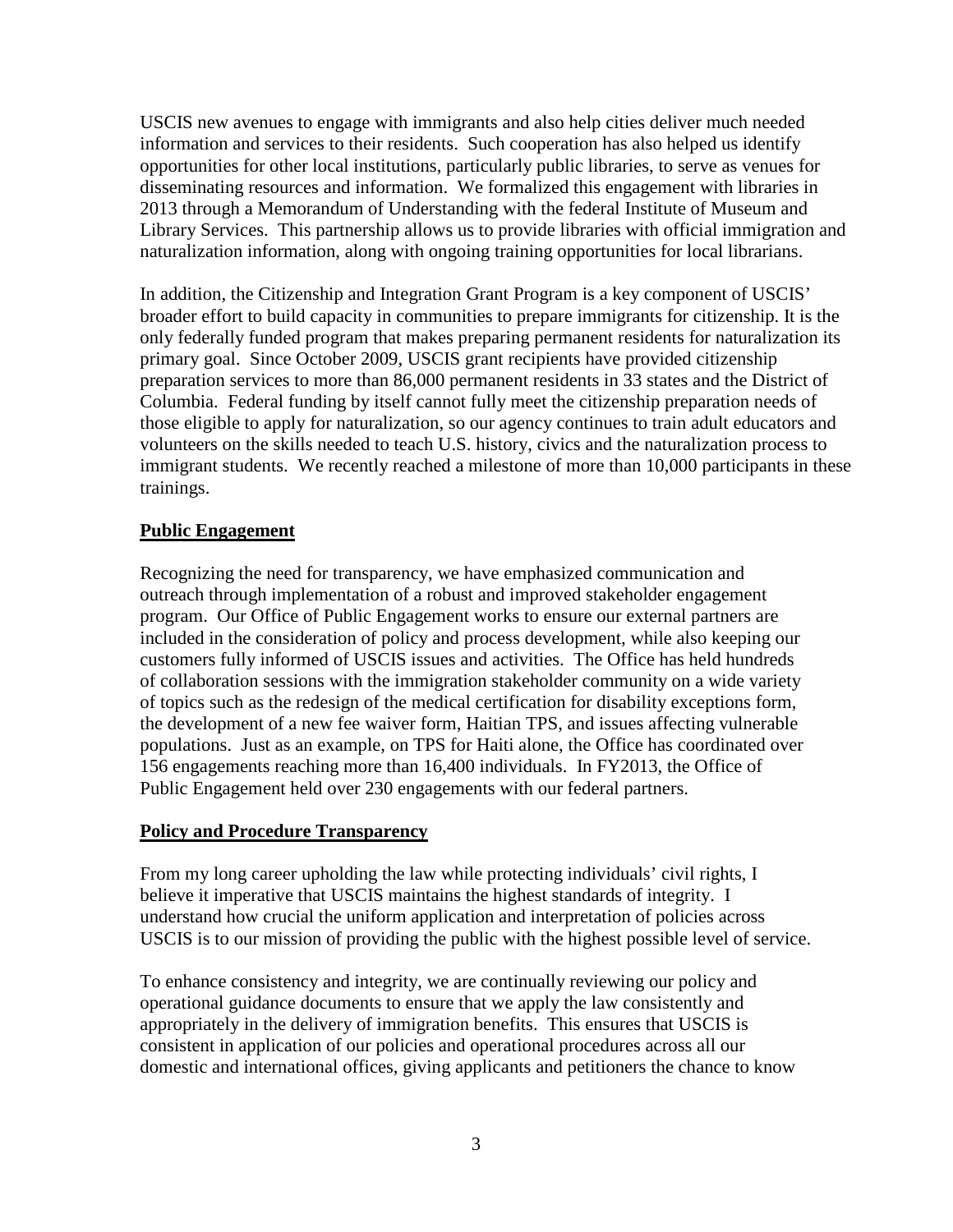what to expect. We will continue to examine our policies and procedures to ensure this consistency becomes a hallmark of USCIS and its adjudications.

#### **Stewardship and Workload Management**

Over the years, USCIS has developed several common-sense plans to reduce non-mission critical travel, subscriptions, and printing; maximize the use of government space for meetings; and improve utilization of refurbished information technology. USCIS issued a reduction in centrally located training that has helped reduce associated travel costs. USCIS has also undertaken a Balanced Workforce Strategy, consistent with a Department-wide initiative that has helped USCIS reduce workforce-related costs over time, without sacrificing our ability to deliver timely products to eligible applicants.

A continuing challenge for us remains the balancing of workloads. When implementing new programs or experiencing surges in applications, there is always a danger that backlogs will develop. We will always look for ways to vigorously make quality improvements in the administration of the immigration system, while not sacrificing processing times for application and petition adjudication.

Our most recent challenge in balancing workloads was in the timely adjudication of I-130 immediate relative visa petitions. Between August 2012 and October 2013, over 163,000 stand-alone I-130s were shipped to field offices for adjudication. In October 2013, USCIS began transferring stand-alone I-130s filed on behalf of an immediate relative of a U.S. citizen from the National Benefits Center to the four Service Centers. USCIS has worked diligently to eliminate this backlog of stand-alone I-130 immediate relative petitions. Currently, USCIS field offices have just over 1,100 cases from the original backlog left to adjudicate, and all of these cases are currently in the process of being adjudicated. As of June 2014, processing times have been reduced to within the processing goal of 5 months or less at three of the four service centers and to 5.5 months at the fourth.

In order to ensure that this type of backlog does not develop again, USCIS will continue to prioritize this important workload and routinely monitors receipt and adjudication rates to avoid large backlogs developing. USCIS will reallocate resources as needed to address any filing surges that may arise.

#### **USCIS Anti-Fraud and National Security Screening Efforts**

USCIS is committed to ensuring that immigration benefits are not granted to individuals who pose a threat to national security or public safety, or who seek to defraud the U.S. immigration system. In keeping with this commitment, USCIS has instituted a robust system of programs, procedures, and security checks, led by the Fraud Detection and National Security Directorate (FDNS). At its core, this system ensures that every application for an immigration benefit is screened before it is adjudicated.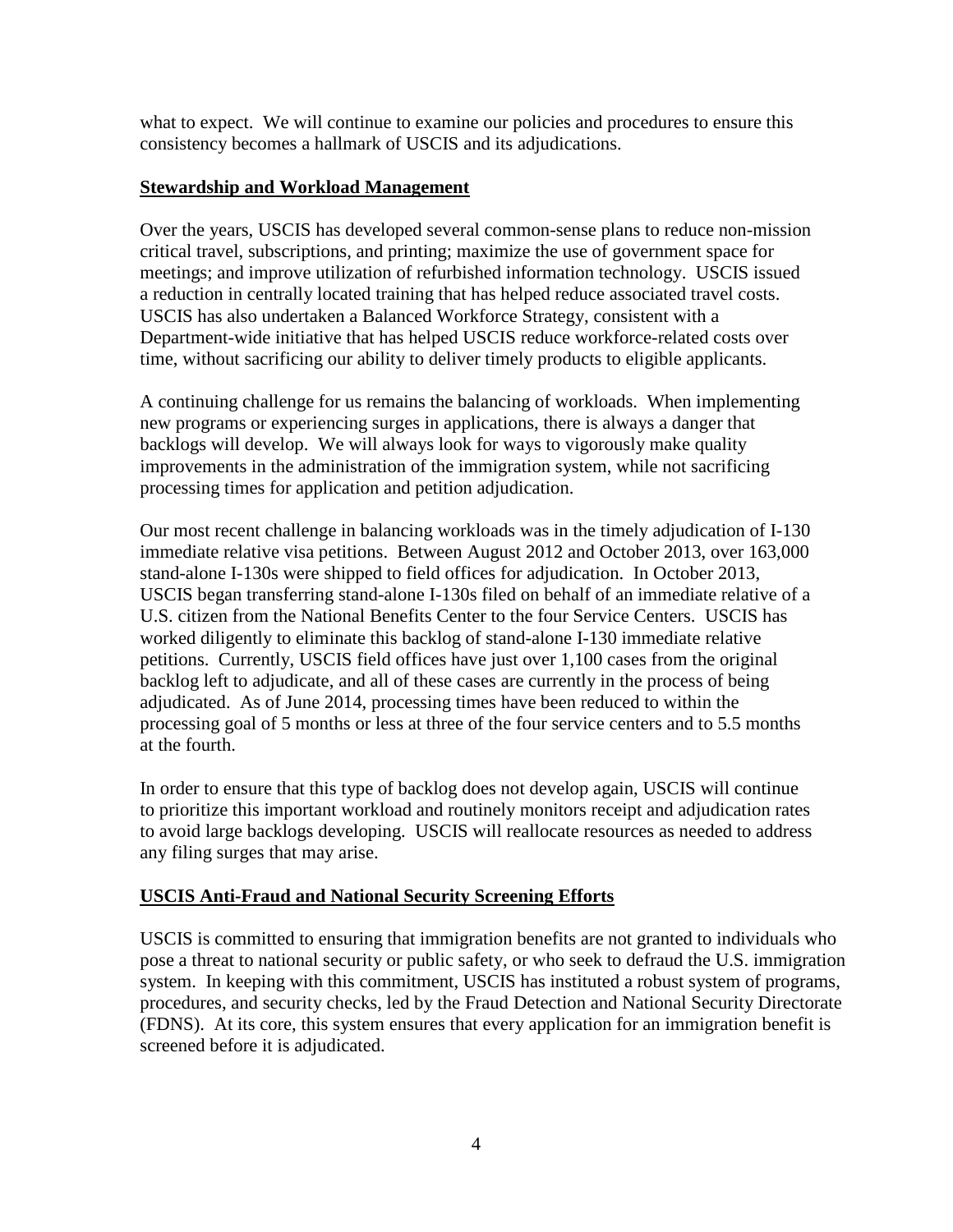In May of this year, FDNS marked its tenth year as an organization within USCIS. Built to enhance the agency's fraud-detection, national security, public safety, and intelligence support capabilities, FDNS now has officers in every USCIS field office, service center, and asylum office across the United States, as well as three overseas locations. These officers receive intensive training designed to provide guidance in identifying immigration fraud, conducting administrative investigations, and managing national security cases. Reflecting the fact that the anti-fraud and national security mission is shared across the agency, FDNS officers work handin-hand with their adjudication officer counterparts to ensure that immigration benefits are granted to the right individual, at the right time, and that no benefits are granted to those who are ineligible or pose a threat to our country's security.

FDNS has taken a number of recent steps to enhance its operational effectiveness, including:

#### *Fraud Detection Enhancements*

- Expanding the Administrative Site Visit and Verification Program (ASVVP) to include L-1A Intracompany transferees, while continuing to conduct unannounced pre- and post-adjudication site visits on religious worker and H-1B petitions. During these site visits, FDNS officers verify information submitted with petitions, confirm the existence of the petitioning entity, review public records, take photographs, and speak with organizational representatives and the beneficiary. FDNS has conducted over 76,000 ASVVP site inspections since 2009 when this program was created.
- Implementing new post-conviction integrity management processes to deal with immigration benefit applications implicated in large-scale fraud prosecutions.
- Ensuring officers are provided with current information on fraud trends and patterns through the use of intelligence reporting and mandatory anti-fraud training. To that end, FDNS has implemented an updated intelligence report tracking and dissemination method via an agency-wide communication mechanism, and enhanced its ability to share immigration-related intelligence reporting with U.S. government counterparts. The agency is harnessing technology to better enable identification of imposters, criminals, and others who are attempting to game the immigration system.
- Augmenting the FDNS Basic training program to incorporate criminal investigation modules provided by the Federal Law Enforcement Training Center (FLETC).

#### *National Security, Screening, and Vetting Enhancements*

- Developing an intelligence-driven approach to managing cases with national security concerns.
- Reordering the FDNS organizational structure to include a new Program Management Office, charged with advancing new screening and technology initiatives in collaboration with USCIS's Office of Information Technology, and standing up a Public Safety Division to address the threat posed by transnational organized crime.
- Developing, in conjunction with colleagues from the Refugee, Asylum, and International Operations Directorate, enhanced screening for higher risk groups in the refugee and asylum domains.

To ensure national security and public safety threats are recognized and addressed, USCIS conducts a combination of automated and manual biographic and biometric background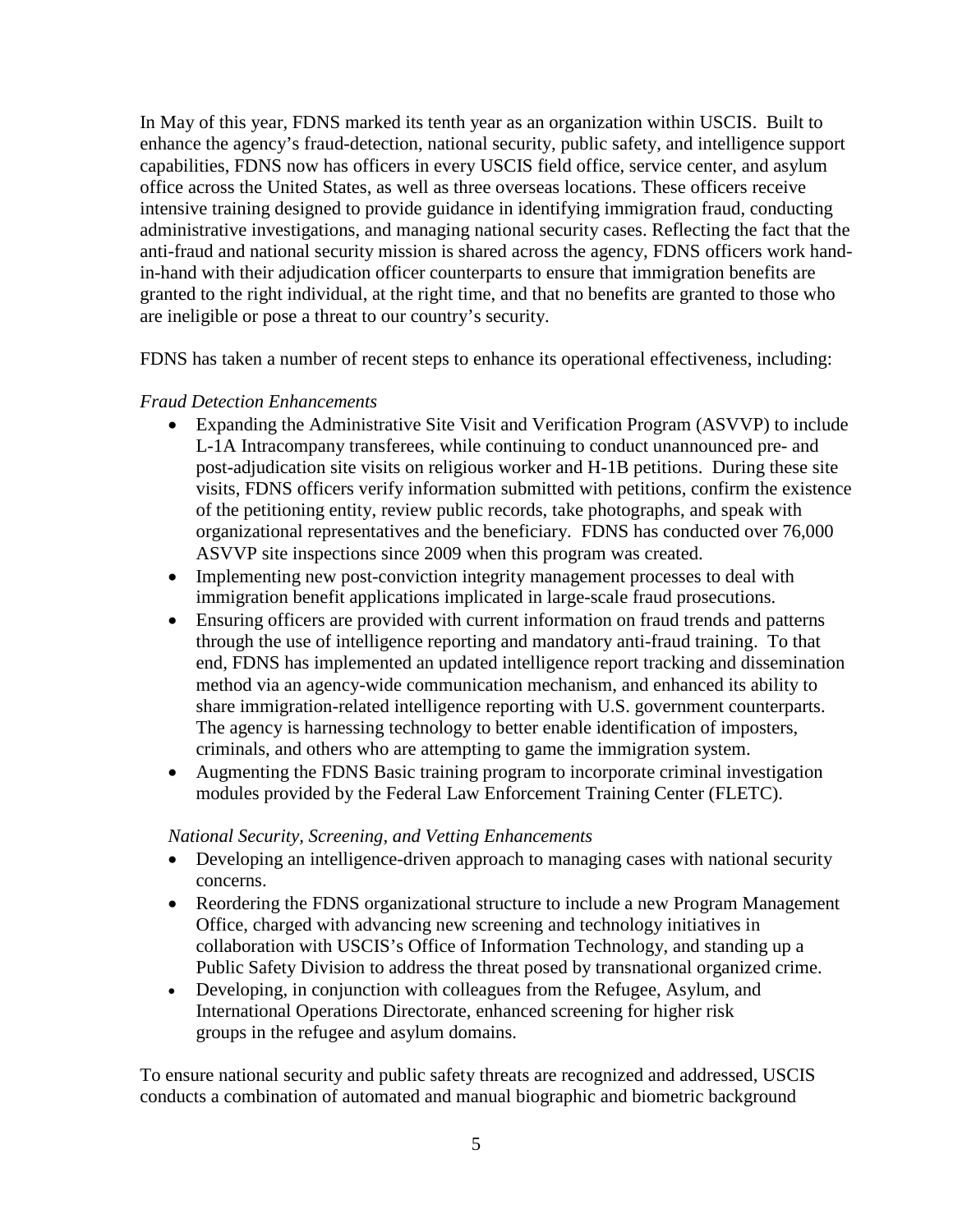checks. In support of these screening efforts, FDNS partners closely with law enforcement and intelligence community agencies, including the FBI's Joint Terrorism Task Forces, and all State and Major Urban Area Fusion Centers has detailed FDNS officers to U.S. Customs and Border Protection's National Targeting Center, U.S. Immigration and Customs Enforcement's Document and Benefit Fraud Task Forces, and Forensic Laboratory, the National Counterterrorism Center, the Terrorism Screening Center, the Department of State's Kentucky Consular Center and National Visa Center, INTERPOL's National Central Bureau, and others.

#### **Deferred Action for Childhood Arrivals (DACA)**

I would now like to discuss the Deferred Action for Childhood Arrivals (DACA) program and other ongoing efforts. This Administration has worked diligently to focus immigration enforcement resources on public safety, border security, and the integrity of the immigration system. On June 15, 2012, then-Secretary of Homeland Security Napolitano announced that certain individuals who came to the United States as children and met several key guidelines could request consideration of deferred action for a period of two years and, if authorized, could receive work authorization. After the initial two-year period, individuals would be allowed to request a renewal of deferred action. Deferred action is a discretionary determination to defer removal action on a case-by-case basis against an individual as an act of prosecutorial discretion.

USCIS was charged with establishing a clear and efficient process for consideration of DACA requests. This effort is part of a greater DHS effort to ensure that valuable and limited enforcement resources are spent wisely on those individuals who are a danger to national security or a risk to public safety.

DACA reflects, on a larger scale, the exercise of the prosecutorial discretion that is inherent in every individual encounter in which DHS engages. Under DACA, DHS may defer the removal of an individual who meets the guidelines. DACA does not confer a legal status on the recipient; it is simply the exercise of prosecutorial discretion to defer the removal of an individual. It does not eliminate the fact that the individual remains subject to removal should DHS decline to continue to exercise prosecutorial discretion favorably. Individuals granted deferred action pursuant to DACA are authorized to seek employment authorization. This helps achieve the social benefit of lifting these individuals out of the underground economy and enabling them to participate in the mainstream economy.

As of June 30, 2014, over 580,000 individuals have received deferred action pursuant to DACA. DHS has now launched the next phase of DACA, which involves the renewal of deferred action. The first USCIS-issued grants of deferred action under DACA will expire in September 2014. USCIS has revised Form I-821D, Consideration of Deferred Action for Childhood Arrivals, to allow for both initial DACA requests and renewal requests. As of June 5, 2014, all requestors, whether initial or renewal, must file the new version of Form I-821D. As of June 27, 2014, USCIS had received over 6,800 renewal requests. We also continue to receive DACA requests from those seeking an initial period of deferred action under DACA.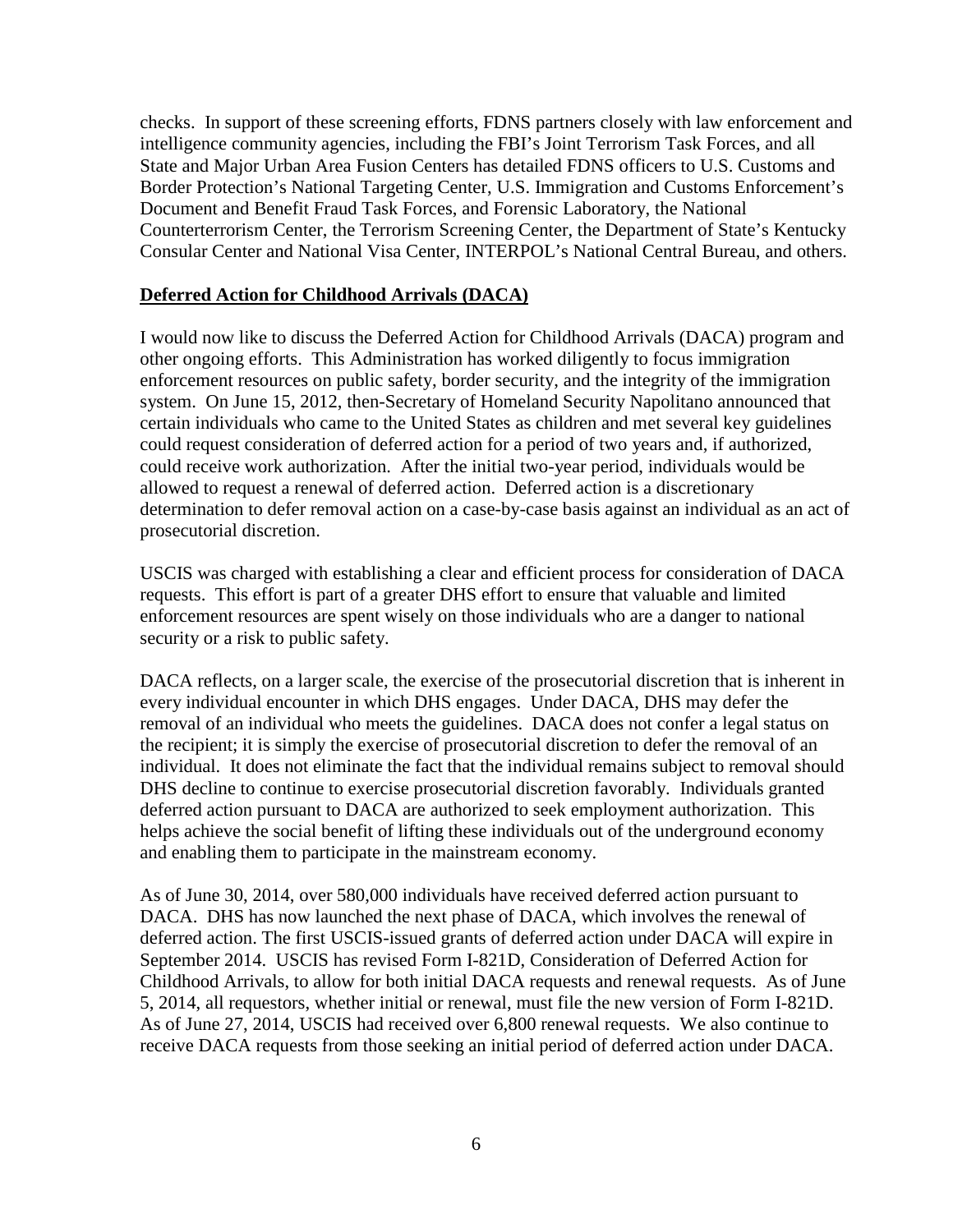While DACA serves the dual purpose of fairness and the wise use of enforcement resources, it cannot substitute for comprehensive immigration reform. DHS and the Administration will continue to advocate for Congress to enact lasting, comprehensive reform.

#### **Asylum and Credible Fear Claims**

The current influx of migrants across the Southwest border has resulted in significant increases in apprehensions and expedited removals. In the expedited removal process, USCIS plays an important role in ensuring that potential refugees or victims of torture are not improperly returned to their home countries. Our specially-trained Asylum Officers interview individuals who express a fear of return during the expedited removal process to determine whether they have a credible fear of persecution or torture. Individuals who meet the credible fear threshold are placed in removal proceedings, where they can apply for asylum or other relief. Individuals found not to have a credible fear of persecution may request review of that finding by an immigration judge. USCIS coordinates closely with our DHS partner agencies, CBP and ICE, to screen individuals for credible fear as part of the expedited removal process.

Over the last three years, as migration across the Southwest border has increased, the number of credible fear claims has climbed sharply from 13,880 in FY12 to a projected 50,000 by the end of FY14. USCIS has pursued a number of strategies to address this increased caseload, including:

- Hiring and training 100 new asylum officers this fiscal year;
- Deploying over fifty asylum-trained officers from across the agency to process credible fear and asylum cases on temporary assignments;
- Streamlining credible fear procedures;
- Maximizing overtime; and
- Creating a remote adjudication capability that enables Asylum Officers to process credible fear cases from any location.

As a result of these efforts, USCIS has not only kept pace with this exponentially growing caseload, we have also accelerated processing times, going from a 14-day processing time to an eight-day average processing time. In addition, as part of the federal government's coordinated response on the southwest border, USCIS has deployed additional Asylum Officers to key detention facilities along the border. Our ability to timely process credible fear claims saves valuable detention resources, enables the entire expedited removal process to operate more efficiently, and most importantly, minimizes detention of potential asylees and victims of torture.

These efforts have not come without costs. Resources have been diverted from our affirmative asylum caseload to the credible fear caseload, causing our pending affirmative asylum caseload to grow from 15,526 cases at the end of FY12 to over 50,000 cases by June 2014. In order to help reduce the pending caseload, last month we began the process of hiring 50 additional asylum officers. We will continue to identify ways to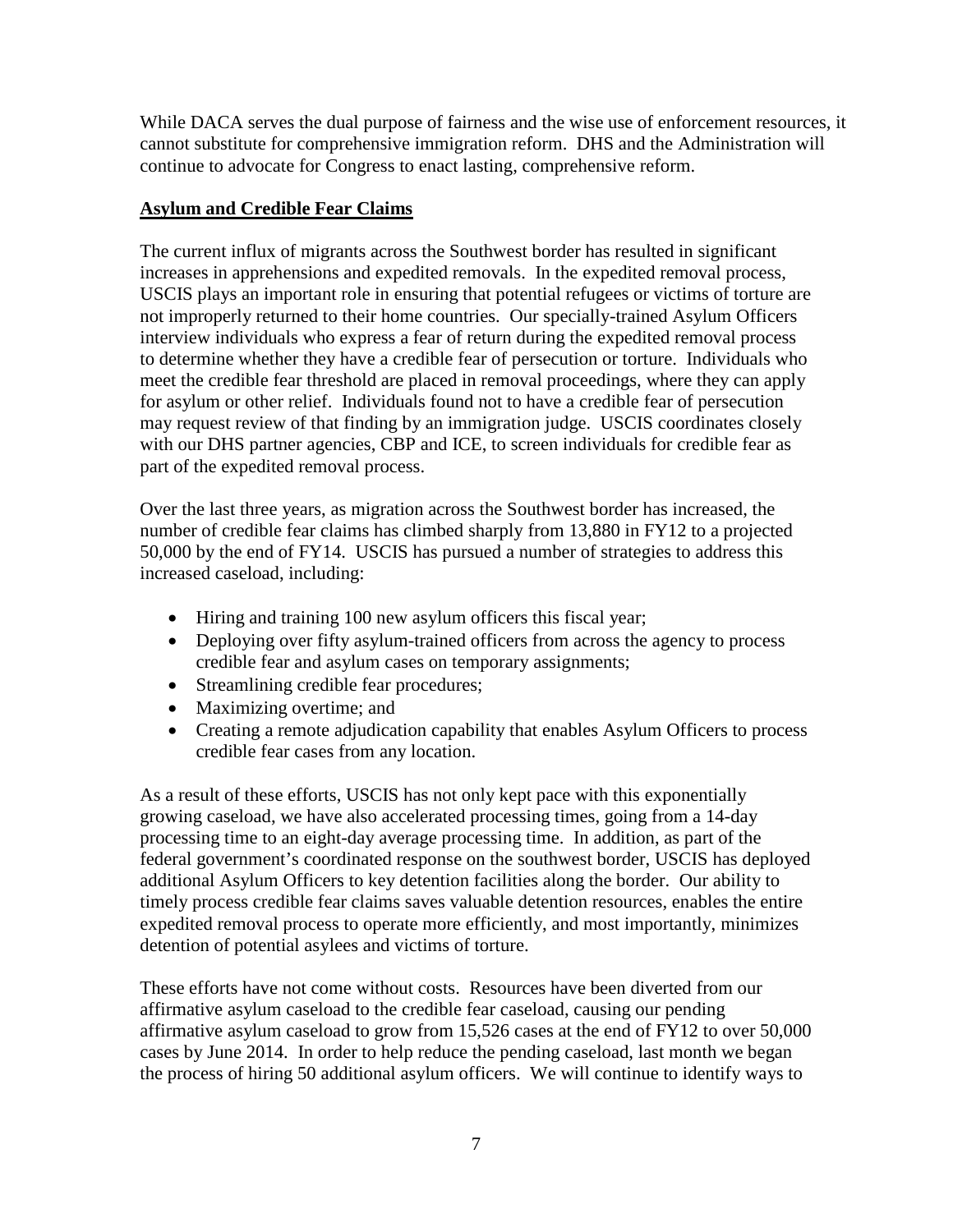maximize our resources, work efficiently, and enhance quality as we work to address both the credible fear and affirmative asylum caseloads.

USCIS is also supporting efforts to address the flow of unaccompanied children across the Southwest border. While unaccompanied children are not subject to expedited removal and therefore do not enter the credible fear process, USCIS has initial jurisdiction over asylum applications filed by unaccompanied children under the Trafficking Victims Protection Reauthorization Act of 2008. In FY14 (through the third quarter), USCIS has received over 1,500 asylum applications from unaccompanied children—approximately four percent of asylum applications received overall by USCIS. Of the 167 unaccompanied children asylum cases adjudicated on the merits in FY14 through the third quarter, 64.7% (108) have been granted asylum status. According to our records, most unaccompanied children who are apprehended at the border file for asylum with USCIS more than 300 days after entering the United States. Thus, only 163 of the over 1,500 unaccompanied children who applied for asylum with USCIS this FY (through the third quarter) were apprehended at the Southwest border in FY14. Therefore, of those unaccompanied children who were both apprehended at the border and applied for asylum during FY14, USCIS has only adjudicated two cases, both of which were approved as of July 15.

USCIS also adjudicates Special Immigrant Juvenile (SIJ) petitions filed by unaccompanied children. In FY14 (through June), over 3,900 SIJ petitions were filed, though not all by unaccompanied children.

USCIS remains strongly committed to supporting the government-wide response to the migration flows on the Southwest border, including ensuring those who have protection claims are provided the opportunity to have those claims heard.

#### **Refugee Admissions**

USCIS, working with other government partners, remains steadfastly committed to fulfilling its humanitarian mission of adjudicating refugee claims around the world. In FY 2013, 69,926 refugees were admitted to the United States, the closest the refugee program has come to reaching the admissions ceiling authorized by the President in over 30 years. A record number of Iraqi refugees (19,488) were admitted in FY 2013, including 7,000 U.S.-affiliated applicants who were processed in Baghdad. While we strive each year to realize the refugee admissions ceiling in cooperation with our partners at the Department of State, we are equally committed to ensuring the integrity of the program and our nation's security. USCIS maintains a continuous focus on improving, refining and streamlining the security check process for refugee applicants. In the year ahead, we will maintain this focus as we interview increasing numbers of Congolese and Syrian refugee applicants in Africa and the Middle East. We will also continue to carefully monitor the security situation in the locations in which we travel to ensure the safety of our officers, program partners and refugee applicants.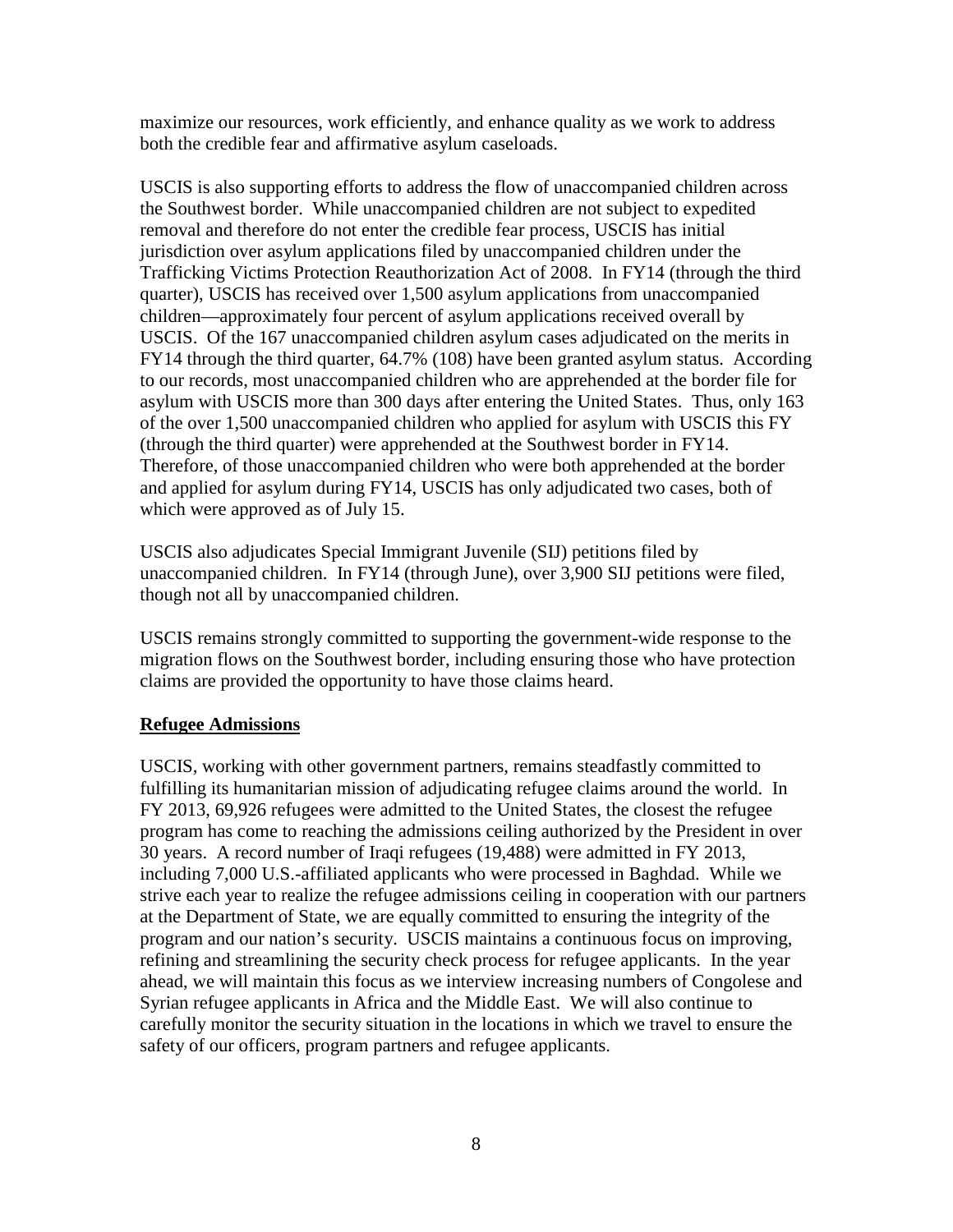#### **International Operations**

Over the past two years, USCIS has realigned its international footprint to better optimize its international presence and resources by adjusting staffing levels in certain international locations and closing three offices, given the significant reduction in workload in those offices following the centralization of the filing and adjudication of waiver applications in the United States. USCIS also has enhanced the integrity of its programs by expanding the use of secure boarding foils in lieu of travel letters for certain benefit types in partnership with the Department of State.

USCIS has worked with the Government of Guatemala, in partnership with the Department of State, to facilitate resolution of long-pending adoption cases filed by U.S. citizens. Guatemala has made significant progress in the past year and only 32 cases remain pending from approximately 3,000 that were in process when the Hague Adoption Convention entered into force for the U.S. on April 1, 2008.

#### **EB-5 Program**

USCIS continues to enhance the EB-5 Immigrant Investor visa program, both to improve efficiency and service delivery and to provide greater security. USCIS has centralized EB-5 program operations in Washington, D.C. This unit, augmented with staff with expertise in economics and transactional law, are dedicated solely to the review and adjudication of EB-5 petitions and applications. In May 2013, USCIS published a comprehensive policy memorandum to guide EB-5 adjudications. On the security side of the program, USCIS has expanded security checks to cover Regional Centers and executives participating in the program, and has embedded FDNS officers and intelligence professionals to work alongside EB-5 adjudications officers. In order to provide information to stakeholders, USCIS now hosts a series of quarterly stakeholder engagements.

#### **E-Verify**

E-Verify is a critical program within the Department that encourages and assists employers in their compliance with our immigration laws. We are doing everything we can not only to optimize performance of the system but to ensure its integrity and accuracy, improve ease of use, and expand customer services. I am committed to building on the success of this program that continues to enroll approximately 1,500 new employers per week in addition to the more than 539,000 employers already enrolled covering more than 1.6 million worksites.

The latest E-Verify accuracy study from 2012 found that the percentage of authorized workers who were not automatically confirmed declined from 0.7 percent in 2005 to 0.3 percent in 2010. The study also looked at the accuracy rate of final nonconfirmations issued by E-Verify and found that they were accurately issued to unauthorized workers 94 percent of the time.

USCIS continues to improve E-Verify's accuracy by increasing the number of databases checked by the system and introducing quality control enhancements designed to reduce the likelihood of data entry errors. In 2012, we launched Self Check as a service that helps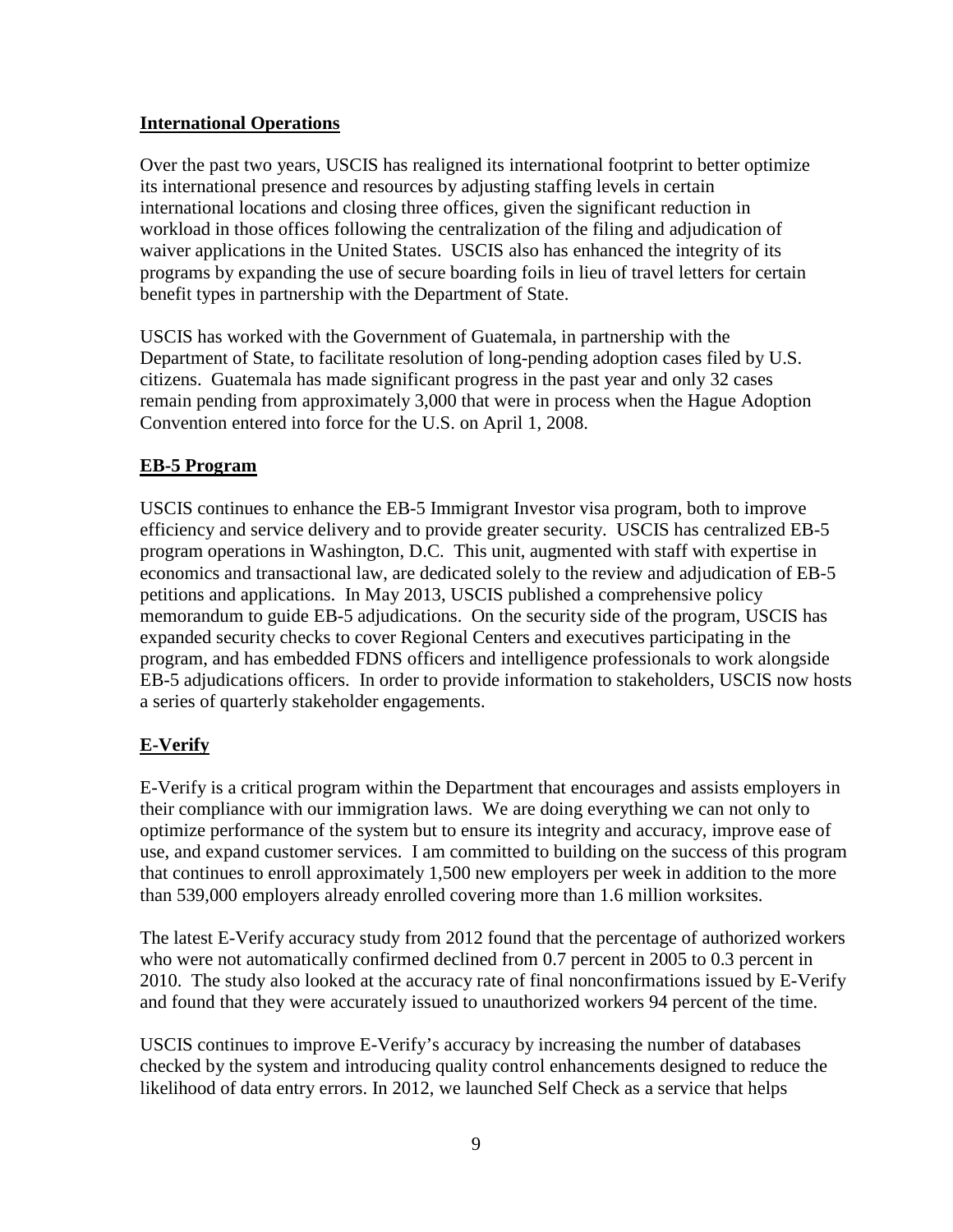employees proactively identify and resolve data issues outside of the hiring process that could help prevent data mismatches with the E-Verify system. Before users can check their employment authorization records, they must pass a third party "identity assurance" quiz to ensure that the system is not being misused.

We are working hard to further improve E-Verify's ability to detect identity fraud. USCIS has already added the ability to view photos associated with DHS-issued immigrant status documents to the system and U.S. passport photos. We have also significantly enhanced our capabilities to monitor system use for evidence of identity fraud, and in FY 2013 we began locking Social Security numbers (SSNs) in E-Verify that are suspected of fraudulent misuse. We are developing a FY 2014 enhancement to allow individuals to lock their SSNs in E-Verify so they cannot be used by others who work for E-Verify employers. And in four states, USCIS has deployed "Records and Information from DMVs for E-Verify" (RIDE) which allows employers to check the authenticity and validity of driver's licenses and state identification cards. Talks with additional states are ongoing to continue the expansion of RIDE.

It is important to note that E-Verify is but one tool in the Department's efforts to ensure a lawful workforce. USCIS continues to implement improvements to E-Verify this year using the \$114 million in funding Congress provided for FY 2014, and we plan to further improve the system in FY 2015 and beyond. In the upcoming fiscal years, USCIS plans to increase the scalability of E-Verify's technical infrastructure for future expansion and establish a formal process by which individuals can request a review of their final case outcomes in order to help reduce erroneous results.

#### **Transformation**

USCIS has undertaken an enterprise-wide Transformation Program to transition the agency from a fragmented paper-based operational environment to a centralized and consolidated environment facilitating electronic processing requests for immigration benefits. Our goal is to modernize USCIS-wide business processes using information technology enabled reengineering. The USCIS Transformation Program is implementing this vital initiative through the Electronic Immigration System, or ELIS. ELIS will employ the types of online customer accounts used in the private sector to manage transactions, track activities, and enhance security. The revised processes enabled by ELIS will help the agency meet customer expectations for on-demand information and immediate real-time electronic service over the Internet.

Progress has been made since the last time my predecessor as USCIS Director testified before your Subcommittee on Immigration and Border Security. In May 2012, USCIS deployed ELIS. The initial launch provided the core capability for electronic filing, processing and adjudicating of one benefit type. Earlier expectations had been high, and at the time of the first deployment the Transformation Program was behind schedule and over budget for this first release.

Due to the cost and schedule challenges, the Office of Management and Budget reviewed the program in March 2012. As a result of this review, we made four significant program changes.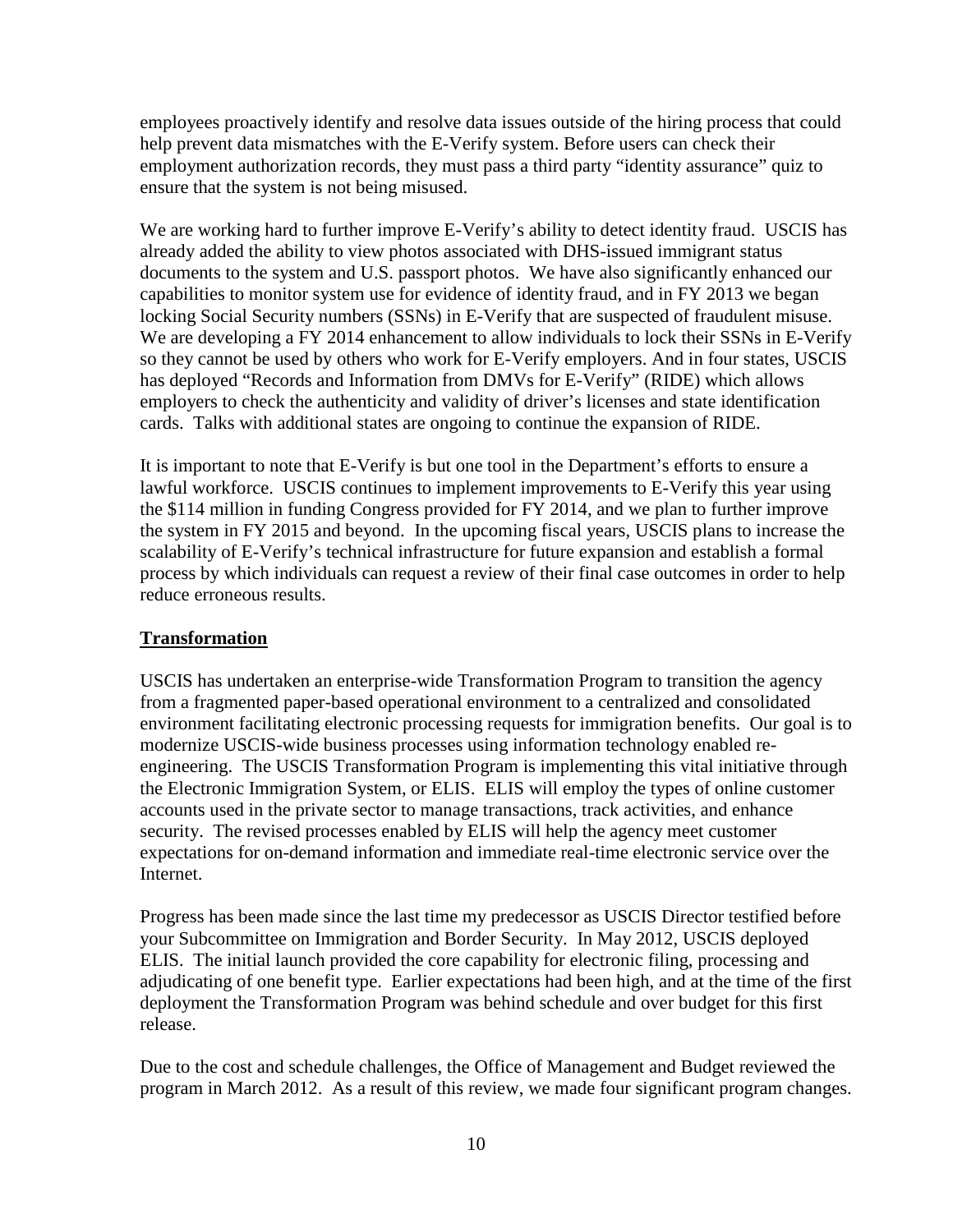The first change was streamlining the governance process by dispersing decisions to the lowest required level. DHS delegated acquisition and milestone gate decisions to the agency's Transformation Executive Steering Committee to review the cost, schedule and performance of the program.

The second program change involved the methodology for developing the software. Initially, we utilized the waterfall methodology which is a classic approach to software development that involves a sequential design process with each phase being 100% completed before going to the next phase. In this approach, changes could not be incorporated easily. We are now using a development methodology known as Agile, which is used in the private sector. Agile methodology is based on iterative and incremental development. It is more flexible and offers more frequent value-added releases to USCIS ELIS.

The third program change was to simplify the system's architecture. The deployed system has 29 proprietary Commercial-Off-The-Shelf products. The new architecture will have an opensource code framework that allows for development and production using the Department of Homeland Security Cloud services. The new architecture is using best practices and removes products that duplicate other USCIS products.

Lastly, the acquisition strategy was changed from a single developer and systems integrator to a strategy of multiple contracts for and supporting software development with the government as the integrator. This new strategy was approved two years ago by the Transformation Executive Steering Committee. We have awarded contracts to support architectural design, integration and configuration management, and coaching for agile processes. The final contracts that will support development were awarded this month with new resources starting at the end of September.

Since the initial launch of USCIS ELIS, USCIS has added more capabilities to include allowing new immigrants to pay the USCIS Immigrant Fee and foreign investors to electronically file the Immigrant Petition by Alien Entrepreneur.

The next added capability will be in the new architecture and will support the Form I-90, Application to Replace Permanent Residence Card. Deployment in the new architecture is expected by the end of the year. The new architecture, once completed will support multiple contractors working together, faster development and better quality. The new architecture supports rigorous and ongoing performance and end user testing before deployment. Finally, the new architecture will support operations in the DHS cloud environment. This will eventually allow for expansion should workload increase.

The overall program is expected to be completed in fiscal year 2018 or 2019; however, new user functionality will be deployed at a minimum of every four to six months. The Transformation Program remains focused on delivering innovative capabilities to support the USCIS mission. The Transformation Executive Steering Committee will continue to guide the pathway, will include all appropriate stakeholders at the table for participation during future capability development opportunities, and will strive to ensure that the capabilities are delivered on time and within budget.